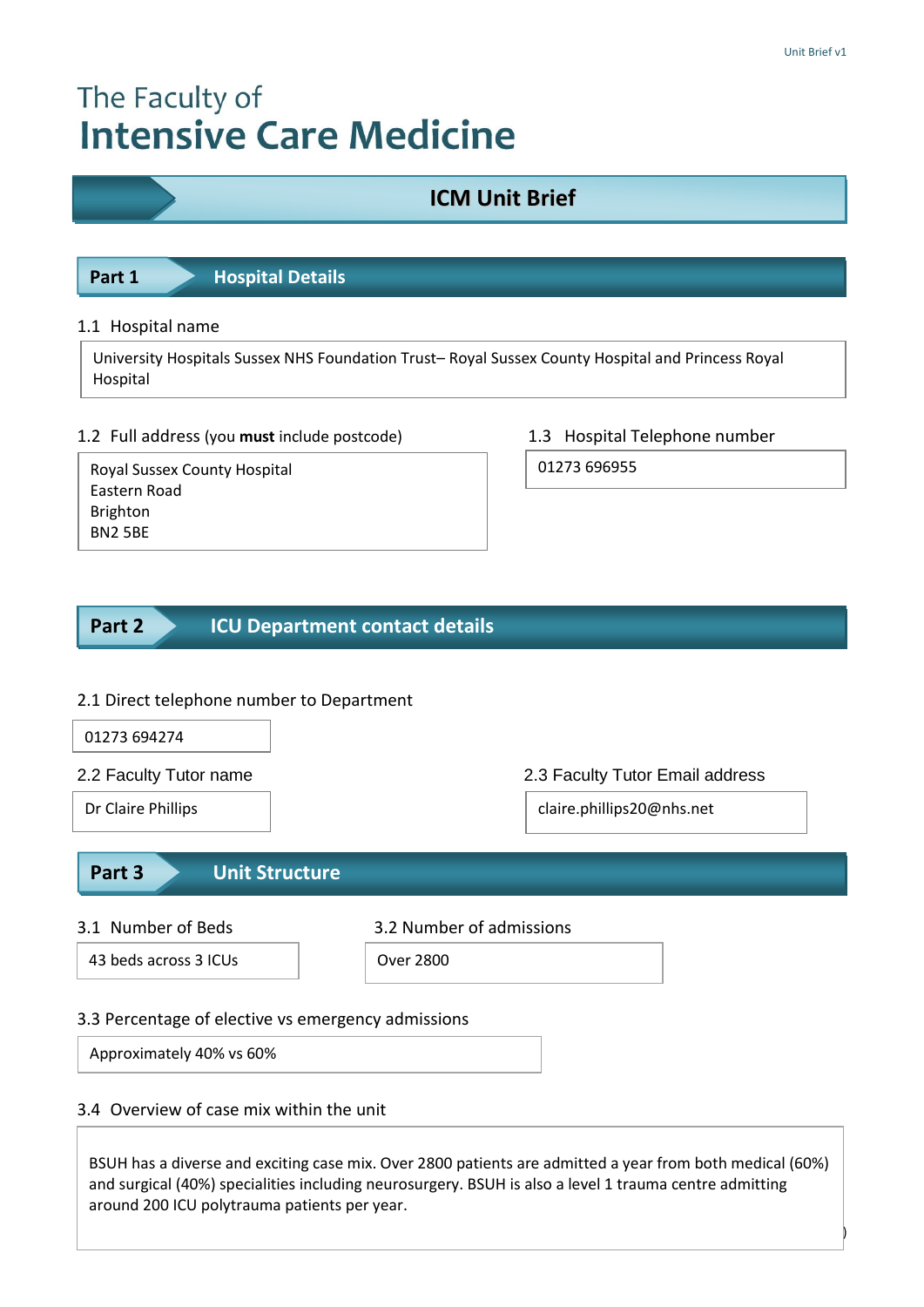|  |  | 3.5 Names of Consultants, roles and areas of interest |  |  |  |
|--|--|-------------------------------------------------------|--|--|--|
|--|--|-------------------------------------------------------|--|--|--|

| Name                       | Role                         | Areas of Interest                                                                                |  |
|----------------------------|------------------------------|--------------------------------------------------------------------------------------------------|--|
| Dr Peter Anderson          | ICM and Anaesthesia          | Head of School of Anaesthesia and<br><b>ICU HEKSS</b>                                            |  |
| Dr Fiona Baldwin           | ICM and Anaesthesia          | <b>Chief Clinical Information Officer</b><br>ICM Computing and IT                                |  |
| Dr Cas Barrera-Groba       | <b>ICM and Anaesthesia</b>   | Medical Education (post grad and<br>CESR)<br><b>ESCIM EDIC Examiner</b>                          |  |
| Dr Owen Boyd               | ICM and Anaesthesia          | Research<br><b>FICM Examiner</b>                                                                 |  |
| Dr Zoe Campbell            | <b>ICM</b>                   | <b>Deputy Faculty Tutor</b><br>Outreach<br>SIM in ICM                                            |  |
| Dr Will Davies             | ICM and Anaesthesia          | <b>Clinical Governance</b><br>Trauma                                                             |  |
| Dr Steve Drage             | ICM and Anaesthesia          | <b>Patient Safety and Quality</b>                                                                |  |
| Dr Andrew Elkins           | ICM and Respiratory Medicine | Foundation school lead trainer<br>Faculty tutor for CMT                                          |  |
| Dr Lynn Evans              | ICM and Acute Medicine       | Rehabilitation and ICU follow up                                                                 |  |
| Dr Rebecca Gray            | ICM and Acute Medicine       | <b>ACCP/PA training</b><br>Rehabilitation and ICU follow up                                      |  |
| Dr Alex Harrison           | ICM and Renal Medicine       | Clinical Lead for Organ Donation<br>Renal Lead for ICU<br><b>FICE mentor</b>                     |  |
| Dr Rakhee Hindocha         | ICM and Anaesthesia          | <b>BSE and FICE Echo training</b><br><b>Educational supervisor</b>                               |  |
| Dr John Kilic              | ICM and Anaesthesia          | SIM in ICM<br>Medical Education (Undergraduate)<br>Transfer/Network lead                         |  |
| Dr Ian Littlejohn          | ICM and Anaesthesia          | Neurosurgical ICM                                                                                |  |
| Professor Barbara Phillips | <b>ICM and Academia</b>      | Lead for Research<br>Professor in Intensive Care Medicine<br><b>BSMS</b><br><b>FICM Examiner</b> |  |
| Dr Claire Phillips         | ICM and Anaesthesia          | <b>Faculty Tutor ICM</b><br>Infection control<br><b>BSE and FICE Echo training</b>               |  |
| Dr John Porter             | ICM and Anaesthesia          | Neurosurgical ICM<br>Infection control                                                           |  |
| Dr Renee van der Most      | ICM and Anaesthesia          | Mortality and Morbidity<br><b>Ethics and Law</b>                                                 |  |
| Dr James Yassin            | ICM and Anaesthesia          | Clinical lead in ICM                                                                             |  |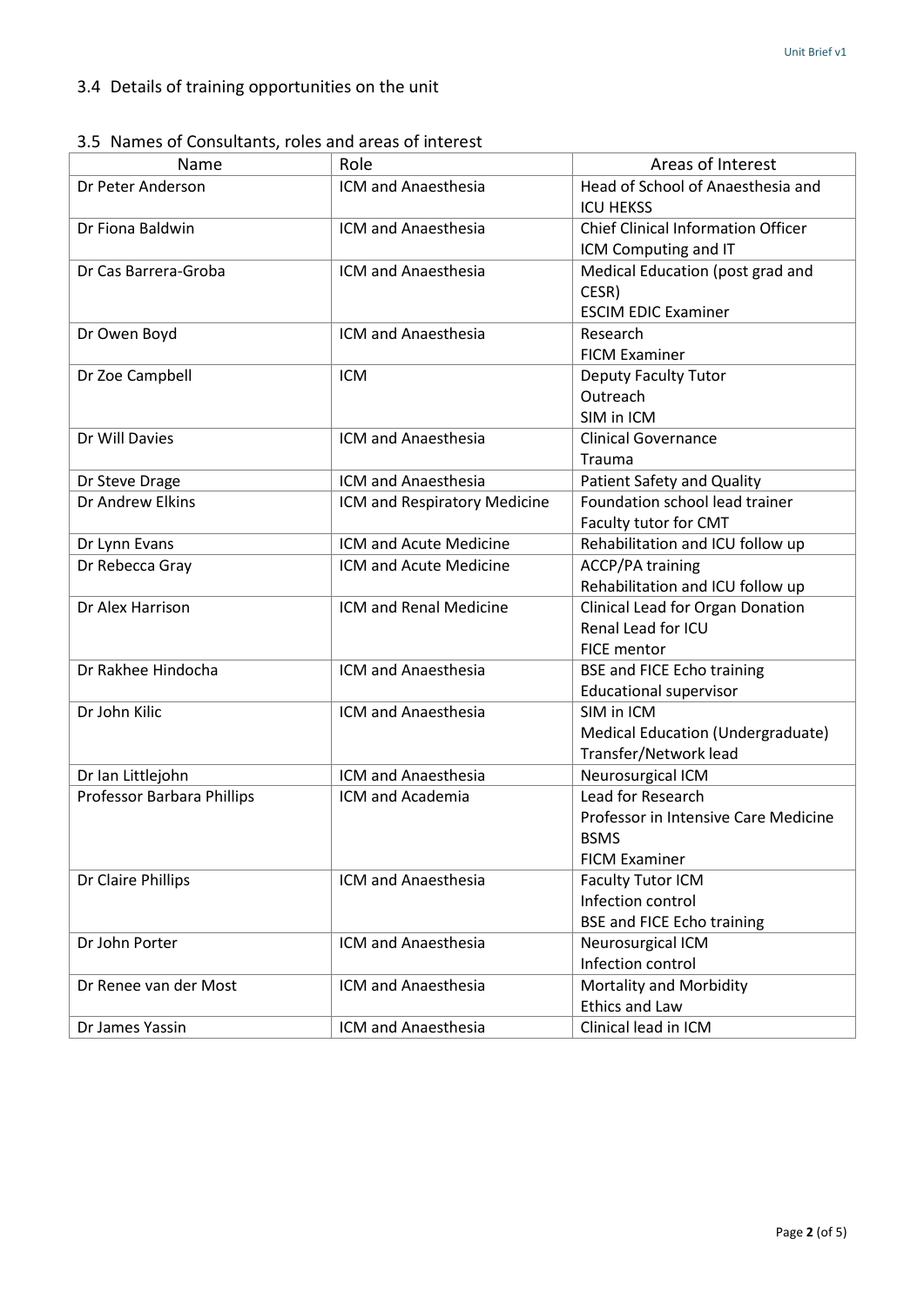### 3.6 Details of research projects being undertaken within the unit

#### **Current Studies**

#### **EMPRESS STUDY**

A feasibility study of **E**arly **M**obilisation **PR**ogramm**ES** in Critical Care.

**FRED: F**low **R**e-Direction **E**ndoluminal **D**evice. Safety and Efficacy Analysis of FRED Embolic Device in Aneurysm Treatment

#### **SC IL-1Ra in SAH – phase III trial**

Does Interleukin-1 Receptor Antagonist Improve Outcome following aneurysmal Subarachnoid Haemorrhage (aSAH)? A Phase III trial

#### **STRESS-L Trial**

**ST**udy into the **RE**versal of **S**eptic **S**hock with Landiolol

#### **REMAP-CAP**

A Randomised, Embedded, Multi-factorial, Adaptive Platform Trial for Community-Acquired Pneumonia

**RECOVERY**

Randomised Evaulation of COVID-19 Therapy

#### **GENOMICC**

**Gen**etics **O**f **M**ortality **I**n **C**ritical **C**are

#### **Pending Studies:**

#### **ADAPT- Sepsis**

Biom**A**rker-guided **D**uration of **A**ntibiotic treatment in hospitalised **P**a**T**ients with suspected Sepsis

#### **Bonanza**

Brain Oxygen Neuromonitoring in Australia and New Zealand Assessment Trial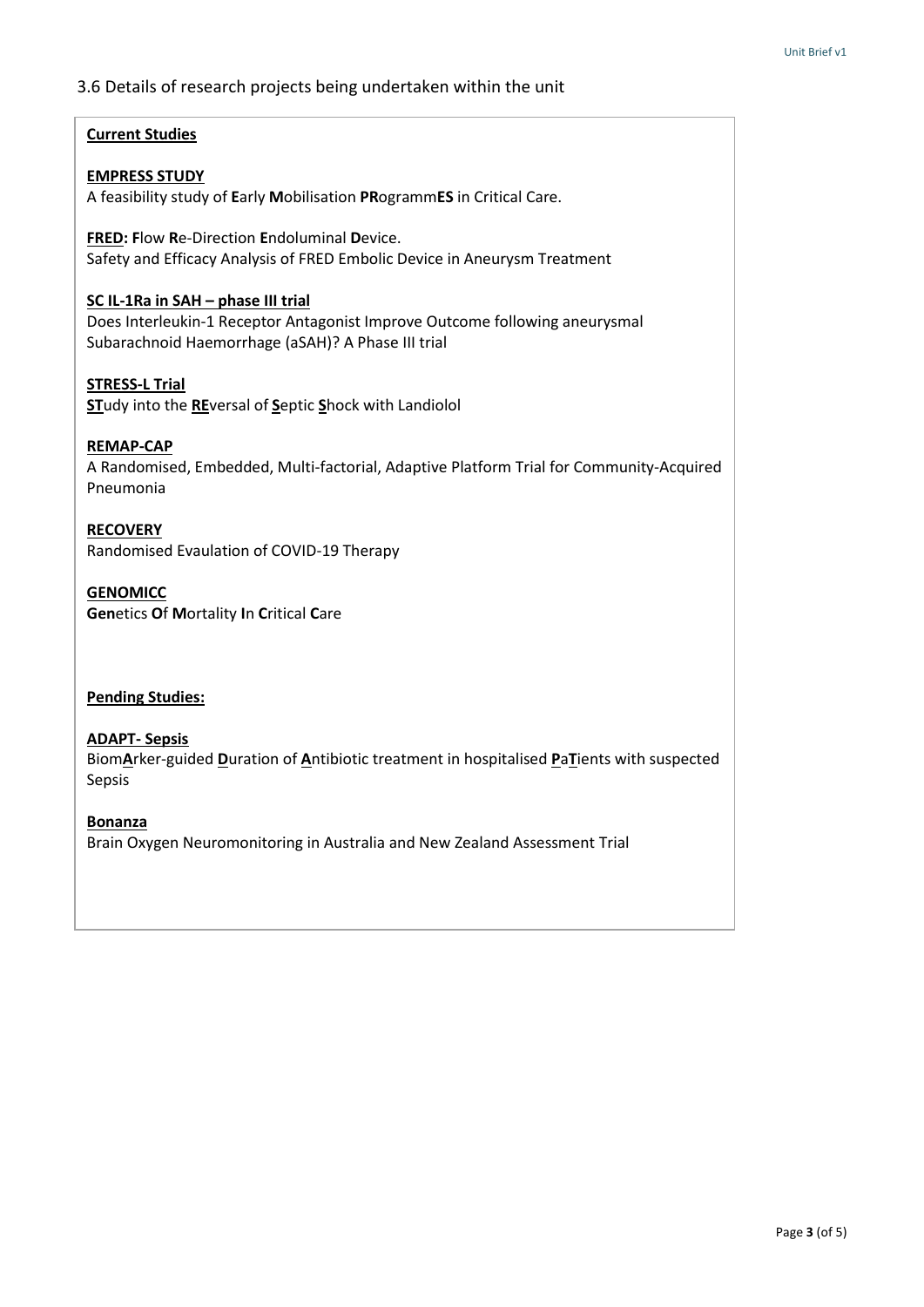### 3.7 How is the unit staffed?

The units are staffed by 19 consultants, 29 junior doctors. The junior doctors are from a variety of specialities including anaesthetics, ICM, respiratory, surgery, core medical training, and acute medicine. Alongside the junior doctors are 4 advanced critical care practitioners who are FICM accredited. Allied health professionals work closely with the medical team and include physiotherapy, rehabilitation, speech and language therapy, and dieticians. There is a weekly rehabilitation ward round, and a MDT follow up clinic.

#### **Training Part 4**

### 4.1 Details of training opportunities on the unit

University Hospitals Sussex NHS Foundation Trust –East (formerly Brighton and Sussex University Hospitals' Trust) has 896 beds and offers a full range of acute hospital services for local communities in Brighton and Hove City, the west of East Sussex and Mid Sussex, and specialist and tertiary services including neurosciences, cardiac surgery, cancer, renal and HIV services for patients in Sussex and the south east of England.

UHSussex Critical Care Department provides intensive care service to the Brighton (RSCH) and Princess Royal Hospital (PRH) sites: RSCH has 31 beds over two separate units, providing facilities for medical, surgical, and neurosciences intensive care. In addition, there is a separate cardiac Level 2-3 care with 8 beds. The PRH has 12 beds providing medical and surgical intensive care, as well as specialist neurology services.

We have an Echo fellow ICM post approved for training with dedicated time for learning – ability to become BSE level 2 accredited. In addition, we can support both FICE and BSE level 1 training for other trainees on placements with us.

There are numerous opportunities for education and SIM in ICM. The unit is closely linked to Brighton and Sussex Medical School, and an active role in research is encouraged.

In house courses available for trainees include

• BSE training for the Echo ICM fellow

- BASIC Course
- ICM for Anaesthetists
- STricT Transfer course
- FICE

# days days and  $\int$  or M & M 4.2 Details of departmental teaching

Weekly protected time teaching aligned to the ICM curriculum is provided and supervised by a named ICM consultant. All trainees are nominated to take an active part in the design and delivery of this educational programme aiming to learn, update and facilitate the required higher qualifications of their parent specialty and in ICM (FFICM).

4.3 Details of clinical governance meetings

There are monthly M&M and journal club meetings that trainees attend and present. ICU clinical governance is quarterly and there is an active involvement for trainees to present their audits and projects. Time is given within the rota to allow trainees to complete these projects.